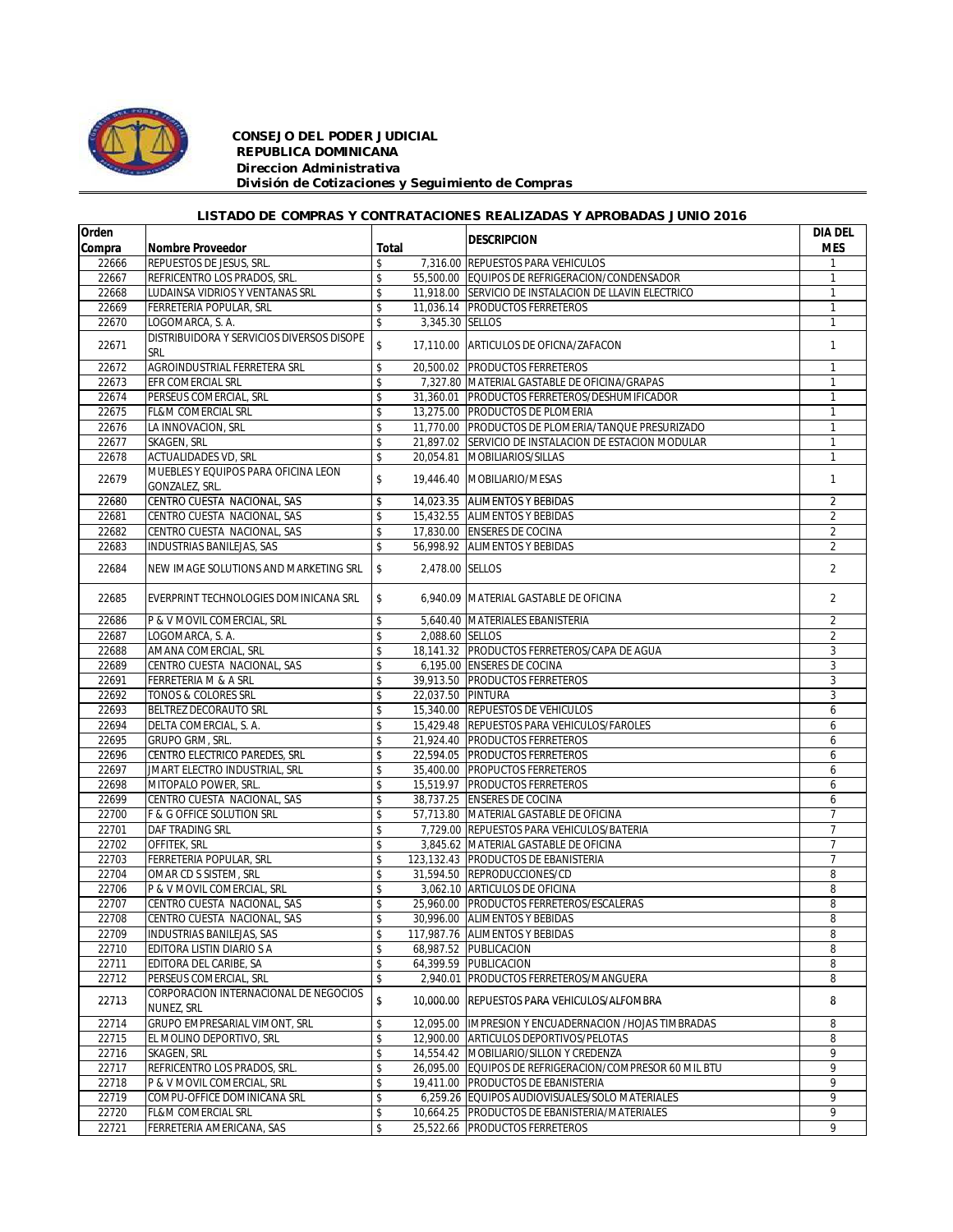| 22722          | FERRETERIA AMERICANA, SAS                    | \$         |                     | 3,365.73 PRODUCTOS FERRETEROS/TALADRO                           | 9              |
|----------------|----------------------------------------------|------------|---------------------|-----------------------------------------------------------------|----------------|
| 22723          | <b>REFRICOMFORT SRL</b>                      | \$         |                     | 5,718.99 EQUIPOS DE REFRIGERACION/MATERIALES                    | $\mathsf{Q}$   |
| 22724          | <b>GLOBAL OFFICE JL. SRL.</b>                | \$         |                     | 7,780.92 ARTICULOS DE OFICINA/ZAFACON                           | 9              |
| 22725          | REFRIPARTES, S. A.                           | \$         |                     | 34,300.00 EQUIPOS DE REFRIGERACION                              | 9              |
| 22726          | IMPORTADORA DOPEL, SRL.                      | \$         | 10,419.40 SELLOS    |                                                                 | 9              |
| 22727          | CENTRO CUESTA NACIONAL, SAS                  | \$         |                     | 6,990.26 ALIMENTOS Y BEBIDAS                                    | $\overline{9}$ |
| 22728          | CENTRO CUESTA NACIONAL, SAS                  | \$         |                     | 13.253.91 ALIMENTOS Y BEBIDAS                                   | 9              |
| 22729          | CENTRO CUESTA NACIONAL, SAS                  | \$         |                     | 7,999.70 ALIMENTOS Y BEBIDAS                                    | 10             |
| 22730          | V ENERGY, S.A.                               | \$         |                     | 750,000.00 COMBUSTIBLE                                          | 10             |
|                | TRAMERIAS Y SOLUCIONES DE ALMACENAJE         |            |                     |                                                                 |                |
| 22731          | <b>TSA SRL</b>                               | \$         |                     | 513,681.25 ANAQUELES                                            | 13             |
| 22732          | COMERCIAL SANTANA, SRL.                      | \$         |                     | 5.546.00 REPUESTOS PARA VEHICULOS                               | 13             |
| 22733          | REFRIPARTES, S. A.                           | \$         |                     | 51,500.00 EQUIPOS DE REFRIGERACION                              | 13             |
| 22734          | REFRICENTRO ALCANTARA, SRL                   | \$         |                     | 43,950.04 EQUIPO DE REFRIGERACION/SOLO MATERIALES               | 13             |
|                | DISTRIBUIDORA Y SERVICIOS DIVERSOS DISOPE    |            |                     |                                                                 |                |
| 22735          | <b>SRL</b>                                   | \$         |                     | 16,738.30 SEÑALIZACIONES/ROTULACION                             | 13             |
| 22736          | 2P TECHNOLOGY, SRL                           | \$         |                     | 29,736.00 EQUIPOS AUDIOVISUALES                                 | 14             |
| 22737          | AVELINO ABREU, SAS                           | \$         |                     | 3,413.68 REPUESTOS PARA VEHICULOS                               | 14             |
| 22738          | ATHILL & MARTINEZ, S. A.                     | \$         |                     | 5,369.00 PRODUCTOS DE JARDINERIA                                | 14             |
| 22739          | <b>FL&amp;M COMERCIAL SRL</b>                | \$         |                     | 11,446.00 ARTICULOS DE OFICINA/DESHUMIFICADOR                   | 14             |
| 22740          | <b>GLODINET SRL</b>                          | \$         |                     | 19,116.00 ELECTRODOMESTICOS/TV                                  | 14             |
|                | CORPORACION INTERNACIONAL DE NEGOCIOS        |            |                     |                                                                 |                |
| 22741          | NUNEZ, SRL                                   | \$         |                     | 10.500.01 REPUESTOS PAERA VEHICULOS                             | 14             |
| 22742          | <b>REFRICOMFORT SRL</b>                      | \$         |                     | 7,293.99 PRODUCTOS FERRETEROS/ESCALERAS                         | 14             |
| 22743          | CENTRO CUESTA NACIONAL, SAS                  | \$         |                     | 69.400.00 ARTICULOS DE REGALO                                   | 14             |
|                |                                              |            |                     |                                                                 |                |
| 22744          | SUPLIDORES ELECTRICOS GARCIA SURIEL S. R. L. | \$         |                     | 21,962.30 PRODUCTOS FERRETEROS                                  | 14             |
| 22745          | IMPORTADORA DOPEL, SRL.                      | \$         | 5,369.00 SELLOS     |                                                                 | 14             |
| 22746          | PERSEUS COMERCIAL, SRL                       | \$         |                     | 2,367.50 PINTURA/MATERIALES                                     | 15             |
| 22747          | <b>GLOBAL OFFICE JL. SRL.</b>                | \$         |                     | 2,947.64 ARTICULOS DE OFICINA/GUILLOTINA                        | 15             |
| 22748          | <b>GLOBAL OFFICE JL. SRL.</b>                | \$         |                     | 5,910.62 MATERIAL GASTABLE DE OFICINA                           | 15             |
| 22749          | <b>GLOBAL OFFICE JL. SRL.</b>                | \$         |                     | 29,713.57 ARTICULOS DE OFICINA                                  | 15             |
| 22750          | COMERCIAL SANTANA, SRL.                      | \$         |                     | 7,434.00 REPUESTOS PARA VEHICULOS/BATERIA                       | 15             |
|                |                                              |            |                     |                                                                 |                |
| 22751          | EVERPRINT TECHNOLOGIES DOMINICANA SRL        | \$         |                     | 13,735.20 MATERIAL GASTABLE DE OFICINA/CD                       | 15             |
| 22752          | <b>ARTI OFIC SRL</b>                         | \$         |                     | 20,156.76 MATERIAL GASTABLE DE OFICINA                          | 15             |
| 22753          | P & V MOVIL COMERCIAL, SRL                   | \$         |                     | 18,526.00 EQUIPOS DE AUDIOVISUALES/MICROFONOS                   | 15             |
| 22754          | <b>GLOBAL OFFICE JL. SRL.</b>                | \$         |                     | 89,908.92 PRODUCTOS DESECHABLES/ PAPEL TOALLA                   | 16             |
| 22756          | FERRETERIA AMERICANA, SAS                    | \$         |                     | 5,402.51 PRODUCTOS DE PLOMERIA/FLUXOMETRO                       | 17             |
| 22757          | SKAGEN, SRL                                  | \$         |                     | 57,525.00 MOBILIARIO/SILLONES SEMI EJECUTIVO                    | 20             |
| 22758          | ROMACA INDUSTRIAL, S. A.                     | \$         |                     | 64,800.00 EQUIPO DE REFRIGERACION                               | 20             |
| 22759          | REFRIPARTES, S.A.                            | \$         |                     | 17,300.00 MATERIALES DE REFRIGERACION                           | 20             |
| 22760          | AMANA COMERCIAL, SRL                         | \$         |                     | 139.455.47 PRODUCTOS DE EBANISTERIA                             | 20             |
| 22761          | HERMOSILLO COMERCIAL SRL                     | \$         |                     | 24,999.00 MATERIAL GASTABLE DE OFICINA                          | 20             |
| 22762          | EDUPROGRESO S R L                            | \$         |                     | 599,320.77 MATERIAL GASTABLE DE OFICINA                         | 20             |
|                |                                              |            |                     |                                                                 |                |
| 22763          | TONER DEPOT INTERNATIONAL A. R. C., SRL,     | \$         | 476,971.86 TONERES  |                                                                 | 20             |
|                |                                              |            |                     |                                                                 |                |
| 22764          | EVERPRINT TECHNOLOGIES DOMINICANA SRL        | $\sqrt{2}$ | 26,290.40   TONERES |                                                                 | 20             |
|                | R S D REMANUFACTURE SOLUTIONS                |            |                     |                                                                 |                |
| 22765          |                                              | \$         | 376,951.00 TONERES  |                                                                 | 20             |
|                | DOMINICANA SRL<br>EMPRESA DE INGENIERIA SAS  |            |                     | 37,771.80 EQ. DE GENERACION ELECTRICO                           |                |
| 22766<br>22767 | LA INNOVACION, SRL                           | \$<br>\$   |                     | 6,295.01 ELECTRODOMESTICOS/BEBEDERO                             | 21<br>21       |
| 22768          | <b>EXTINTORES DEL CARIBE, SRL</b>            | \$         |                     | 3,422.00 EXTINTOR                                               | 21             |
|                |                                              |            |                     | 12,677.60 PRODUCTOS DE EBANISTERIA                              |                |
| 22769          | FERRETERIA OCHOA, SA                         | \$         |                     |                                                                 | 21             |
| 22770<br>22771 | SKAGEN, SRL<br>CENTRO CUESTA NACIONAL, SAS   | \$         |                     | 8,142.00 MOBILIARIO/SILLON EJECUTIVO                            | 21             |
| 22772          | P & V MOVIL COMERCIAL, SRL                   | \$<br>\$   |                     | 17,095.50 ALIMENTOS Y BEBIDAS<br>24,213.60 ARTICULOS DEPORTIVOS | 21<br>21       |
|                |                                              |            |                     |                                                                 |                |
| 22773<br>22774 | COMPU LETRAS DESIGNS SRL                     | \$         |                     | 31,624.00 SERVICIO DE TINTADO                                   | 22<br>22       |
|                | PERSEUS COMERCIAL, SRL                       | \$<br>\$   |                     | 29,568.06 PRODUCTOS FERRETEROS/BRAZOS HIDRAULICOS               |                |
| 22775<br>22776 | FERRETERIA AMERICANA, SAS                    |            |                     | 11,570.60 PRODUCTOS FERRETEROS/ASPITRADORA                      | 22             |
|                | ESPECIALIDADES EN CARROCERIAS JG SRL         | \$         |                     | 6,709.48 REPUESTOS PARA VEHICULOS                               | 22             |
| 22777          | CENTRO CUESTA NACIONAL, SAS                  | \$         |                     | 12,140.39 ALIMENTOS Y BEBIDAS                                   | 22             |
| 22778          | AMANA COMERCIAL, SRL                         | \$         |                     | 21,221.24 PRODUCTOS DE EBANISTERIA                              | 22             |
| 22779          | DAF TRADING SRL                              | \$         |                     | 4,698.05 REPUESTOS PARA VEHICULOS                               | 23             |
| 22780          | DAF TRADING SRL                              | \$         |                     | 5,771.38 REPUESTOS PARA VEHICULOS                               | 23             |
| 22781          | F & G OFFICE SOLUTION SRL                    | \$         |                     | 31,342.57 MATERIAL GASTABLE DE OFICINA                          | 23             |
| 22782          | <b>ELA STORE EIRL</b>                        | \$         |                     | 22,302.00 MATERIAL GASTABLE DE OFICINA                          | 23             |
| 22783          | <b>B &amp; H MOBILIARIO, SRL</b>             | \$         |                     | 44,830.56 MOBILIARIO/SILLONES EJECUTIVOS                        | 23             |
| 22784          | GRUPO EMPRESARIAL VIMONT, SRL                | \$         |                     | 13,924.00 MATERIAL GASTABLE DE OFICINA                          | 23             |